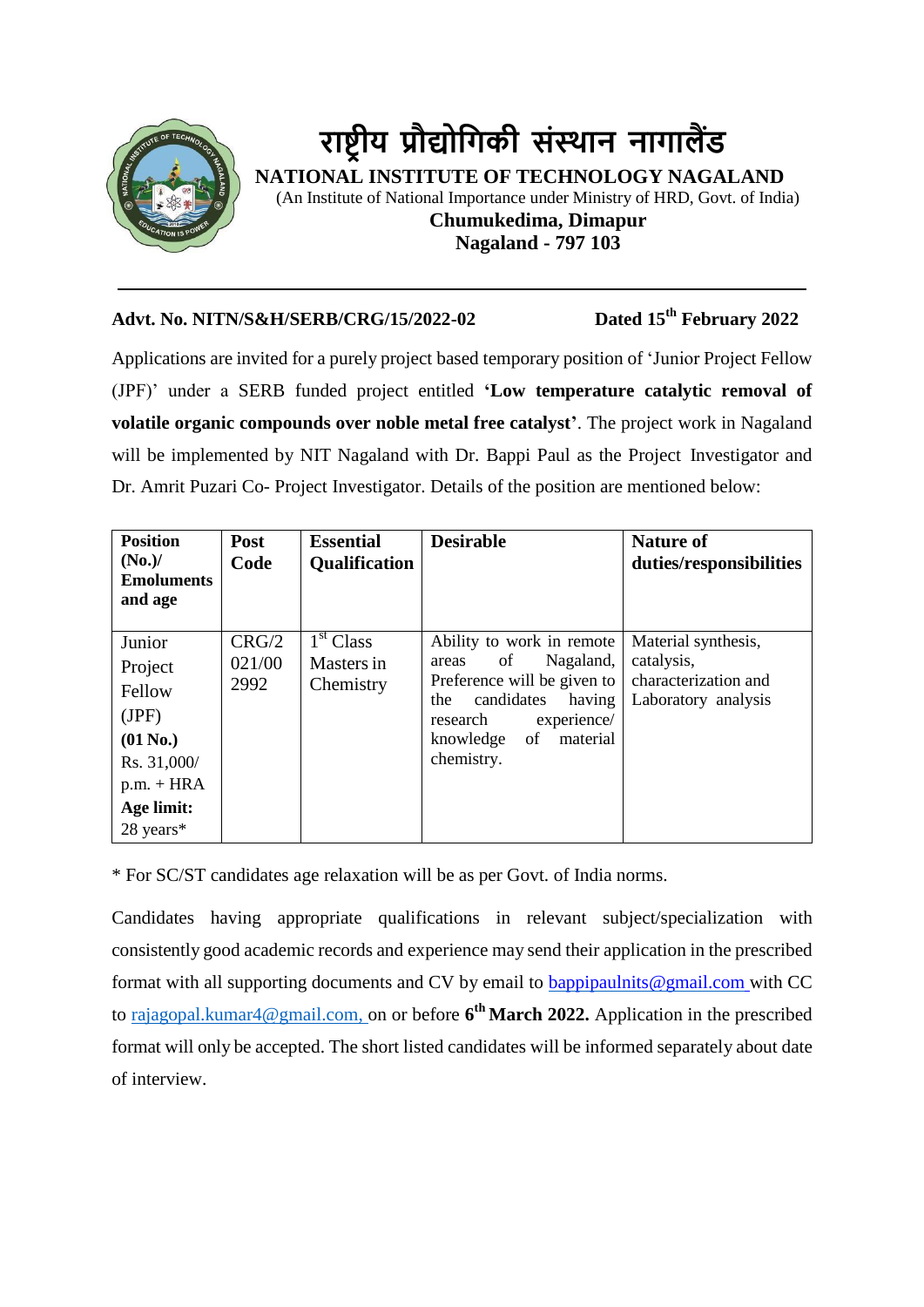#### FORMAT OF APPLICATION FOR THE POST OF JUNIOR PROJECT FELLOW



राष्ट्रीय प्रौद्योगिकी संस्थान नागालैंड NATIONAL INSTITUTE OF TECHNOLOGY NAGALAND (An Institute of National Importance under Ministry of HRD, Govt. of India) Chumukedima, Dimapur

**Nagaland - 797 103** 

#### Advt. No. NITN/S&H/SERB/CRG/15/2022-02

Dated 15<sup>th</sup> February 2022

| <b>Please use BLOCK LETTERS:</b> |  |
|----------------------------------|--|
|                                  |  |
|                                  |  |
|                                  |  |
|                                  |  |
|                                  |  |
|                                  |  |
|                                  |  |
|                                  |  |
|                                  |  |
|                                  |  |
|                                  |  |
|                                  |  |
|                                  |  |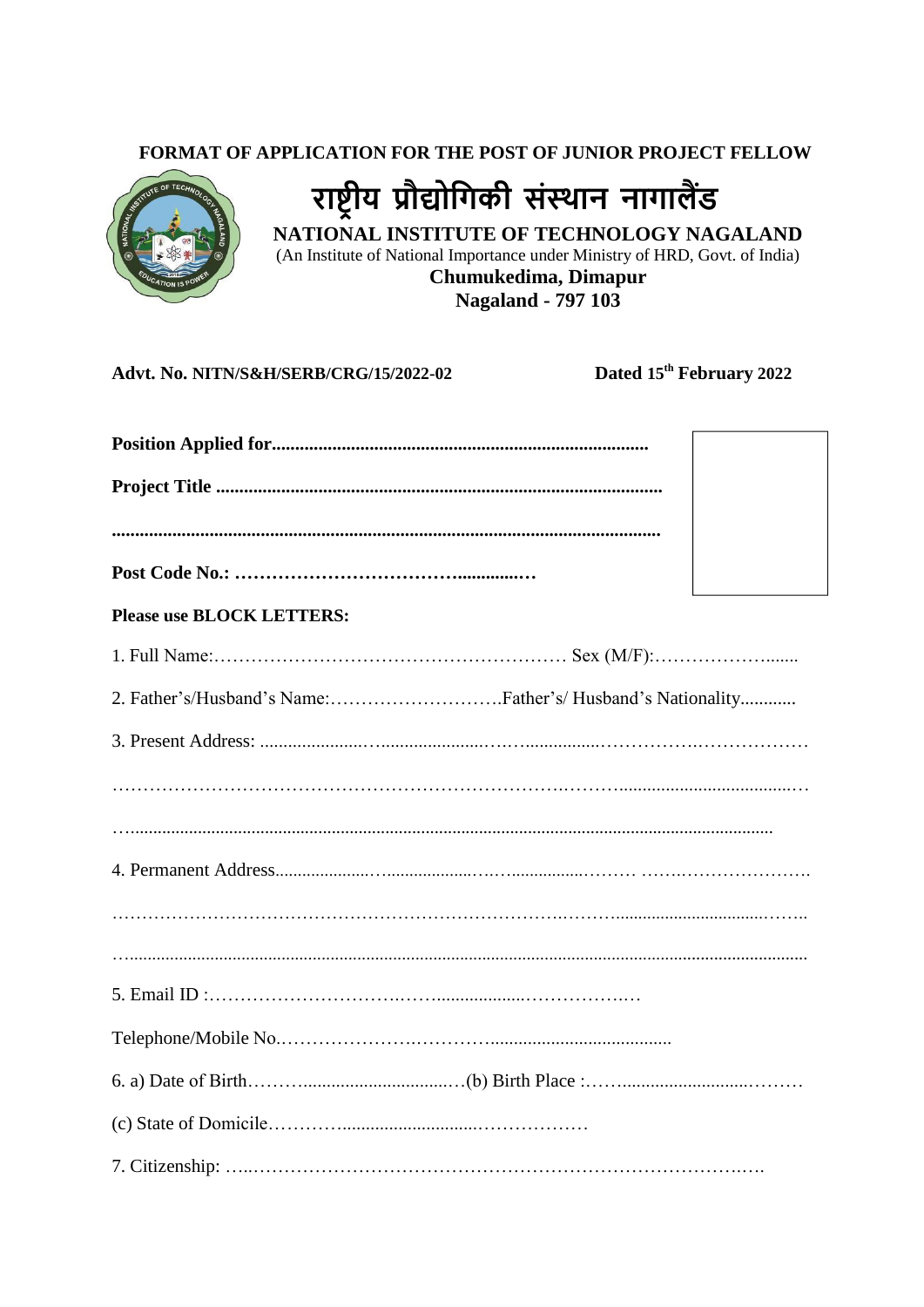- 8.\* Do you belong to:(a) Scheduled Caste-Yes/No (b) Scheduled Tribe -Yes/No (c) OBC -Yes/No
- 9. Academic and Professional Qualifications (From High School onwards): Attach selfattested certificate

| Degree/<br><b>Diploma</b> | Subject | <b>Percentage</b><br>of Marks<br>or Grade | Name of Univ./<br><b>Institution</b> | <b>Duration</b><br>of Course | <b>Month</b><br>& year<br><sub>of</sub><br>passing |
|---------------------------|---------|-------------------------------------------|--------------------------------------|------------------------------|----------------------------------------------------|
|                           |         |                                           |                                      |                              |                                                    |
|                           |         |                                           |                                      |                              |                                                    |
|                           |         |                                           |                                      |                              |                                                    |
|                           |         |                                           |                                      |                              |                                                    |

**10.** Publications and Patents: **(Please attach list of publications in SCI journals with full references and corresponding with those in the list) (If available)**

- (a) No. of Papers (i) Published………………………..(ii) Accepted……………………..…..
- (b) No. of Books published………………..............
- (c) No. of patents: (i) Filed :……...........................……..(ii) Granted:………........................… 11. Prizes, Honours, Awards, Distinctions, if any:……………………..........…………………

………………………………………………………............................................................…

### 12. Experience held: (Please attached copy of experience certificate)

| <b>Position</b> | Name of                    | <b>Dates</b> |    | Pay/Wages | <b>Nature of</b> |
|-----------------|----------------------------|--------------|----|-----------|------------------|
|                 | <b>Organization/Agency</b> | <b>From</b>  | To |           | duties           |
|                 |                            |              |    |           |                  |
|                 |                            |              |    |           |                  |
|                 |                            |              |    |           |                  |

13. Please give the names, designations, address and email id of the referees:

(i)……………………………………………………………………………………………… ……………………………………………………………………………………………… (ii)……………………………………………………………………………………………… ……………………………………………………………………………………………….